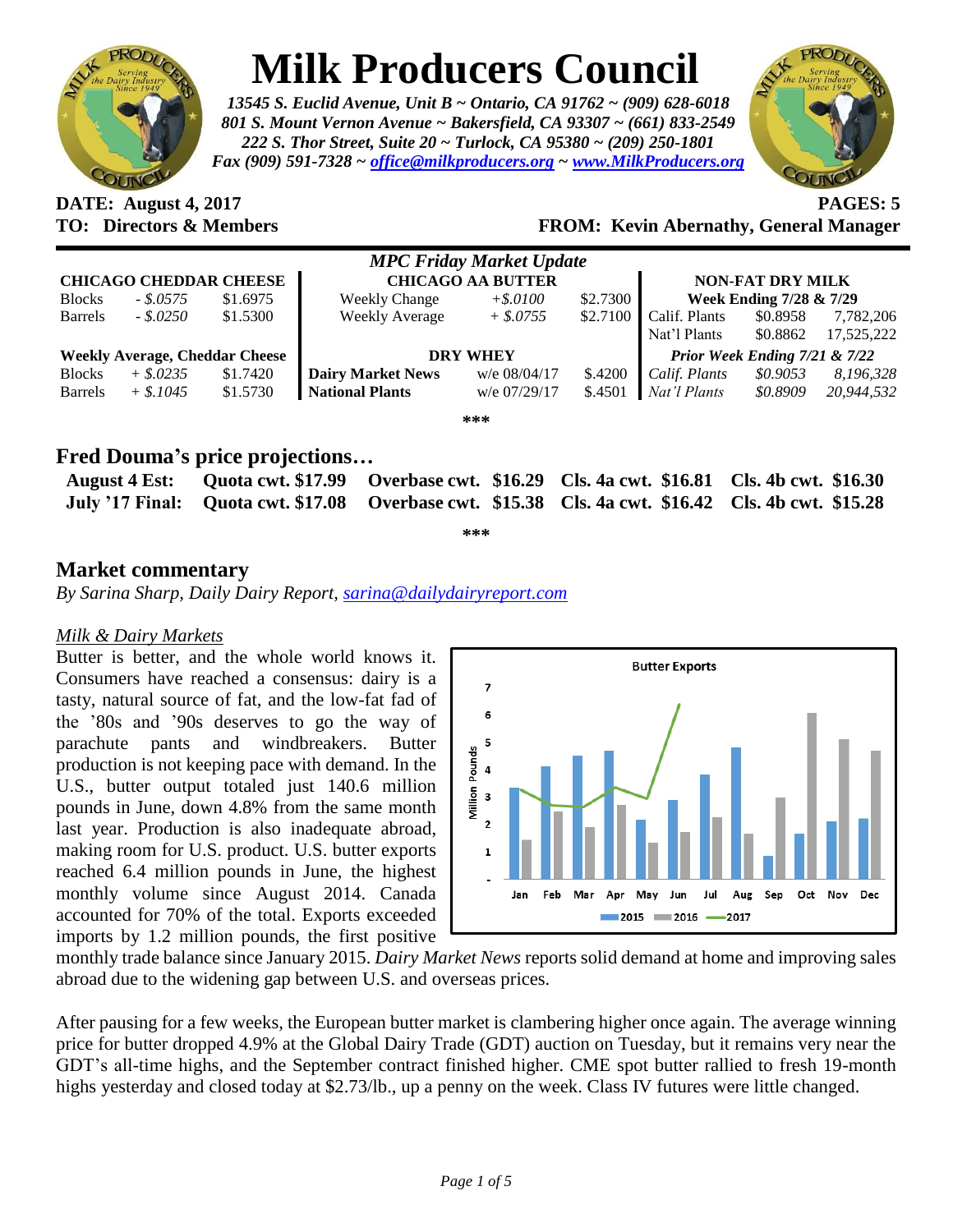

U.S. cheese output remained heavy in June; it reached 1.03 billion pounds, up 3.9% from a year ago. There is still plenty of milk, but there are fewer loads seeking homes at discounted prices in the East and Midwest, which has allowed cheese makers to slow their formerly arduous production pace. *Dairy Market News* reports that some cheese plants in the Midwest were able to grant employees days off for the first time in a while.

The U.S. exported 67.3 million pounds of cheese and curd in June, some 32.5% more than a year ago. Exports of fresh cheese were particularly strong. Whey exports continued to climb in June. At 39.1 million pounds, they were 5.3% higher than a year ago. Through the first half of the year, whey exports are almost 20% higher than the first six months of 2016.



The U.S. milk powder market managed a modest increase. CME spot nonfat dry milk (NDM) climbed  $0.25¢$  to  $86.25¢$ . That is no mean feat given a 3% selloff in skim milk powder (SMP) at the GDT on Tuesday. The market seems resilient despite plentiful supplies in the U.S. and Europe. U.S. NDM exports in June were respectable but far from exciting; they were 8% greater than the modest volumes of June 2016. It will take more than that to make a dent in U.S. milk powder inventories, which grew to 297.5 million pounds in June, up 28.9% from last year.

The cheese markets rallied early in the week but couldn't hold their ground. CME spot Cheddar blocks dropped  $5.75¢$ to \$1.6975. Barrels slipped  $2.5¢$  to \$1.53. GDT Cheddar prices fell 4.8% from the previous auction. Class III futures posted double-digit losses; the September contract fell  $47¢$ .



For the week ending July 22, dairy cow slaughter was 56,763 head, up 6.6% from the same week a year ago. Dairy producers have been culling heavily for the past month or so, pushing year-to-date slaughter 3% ahead of last year's pace. This is partly due to the fact that the dairy herd is considerably larger than it was a year ago. But higher slaughter volumes may also signal that today's margins don't justify such crowded barns. National average profits look good on paper, but the on-farm realities can be quite different, particularly in areas with higher feed costs, adverse weather, or sharply discounted milk checks. Elevated dairy cow slaughter could represent an incremental step on the path to slowing the relentless growth in U.S. milk output.

USDA reported July Class III milk at \$15.45/cwt., down 99 $\ell$  from June but up 21 $\ell$  from a year ago. California 4b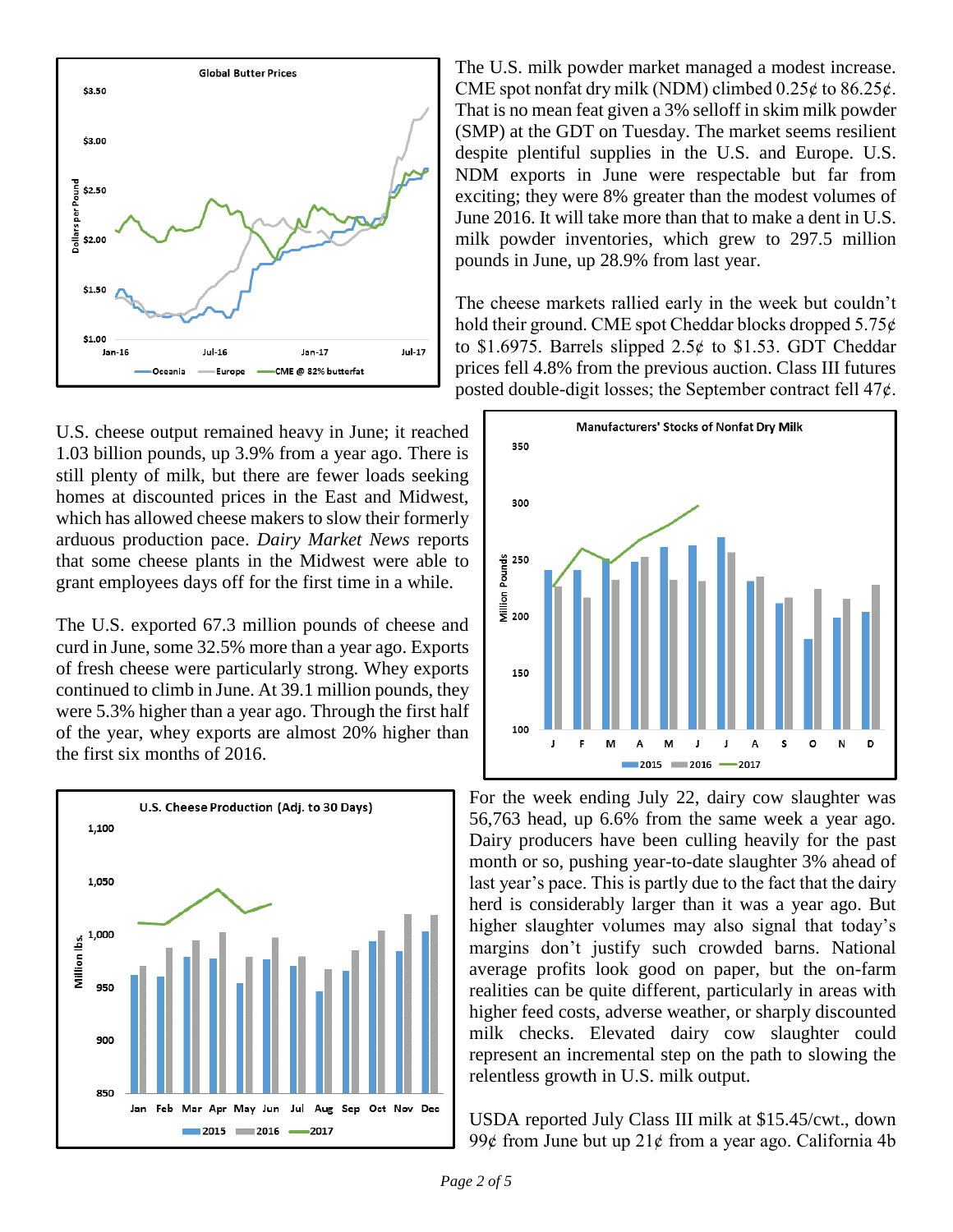milk was \$15.29, down  $31¢$  from June. At \$16.41, California 4a milk was 50¢ higher than June. July Class IV milk was \$16.60, up  $71¢$  from June and \$1.76 higher than a year ago.

#### *Grain Markets*

Weeks of hot, dry weather gave way to cooler, wetter conditions in the Corn Belt, and the bulls scrambled to get out of the rain. September corn futures settled at \$3.665 per bushel, down  $8.25¢$ this week. September soybeans closed at \$9.5225, more than  $50¢$  in the red.

The market remains wary of the impact of wellbelow-normal rainfall in the Dakotas and Iowa in July, which surely impacted corn yields. But the



soybean crop, which mostly pollinates this month, is assumed to be in better shape. And both crops are perking up with the help of more regular moisture. Look for continued volatility next week when USDA issues its monthly update to its supply and demand estimates. This will be the agency's first assessment of yields using survey data rather than assuming trend-line yields, so the market will be watching the yield figures closely.

It's been very wet in the Northeast all spring and summer. Hay is likely of poor quality and the corn crop has matured very slowly, putting it in danger of an early-season frost. Forage quality could be an issue, which has the potential to weigh on milk production in the region in the year to come.

\*\*\*

## **Senate Appropriations Committee includes changes to Margin Protection Program in Agriculture Spending Bill**

*By Geoff Vanden Heuvel, MPC Board Member and Economics Consultant*

The Senate Appropriations Committee included a couple of changes to the Margin Protection Program (MPP) in spending legislation that is moving through Congress. The major change is a dramatic reduction in the premium cost of "buying up" margin coverage for the first 5 million pounds of annual production. The cost reductions are reflected in the following table:

| <b>Coverage Level</b> | <b>Premium per cwt. first 5 million pounds</b> | <b>Premium on over</b><br>5 million pounds |         |
|-----------------------|------------------------------------------------|--------------------------------------------|---------|
|                       | <b>Current</b>                                 | <b>Proposed</b>                            |         |
| \$4.00                | \$0.00                                         | \$0.00                                     | \$0.00  |
| \$4.50                | \$0.010                                        | \$0.00                                     | \$0.020 |
| \$5.00                | \$0.025                                        | \$0.00                                     | \$0.040 |
| \$5.50                | \$0.040                                        | \$0.009                                    | \$0.100 |
| \$6.00                | \$0.055                                        | \$0.017                                    | \$0.155 |
| \$6.50                | \$0.090                                        | \$0.043                                    | \$0.290 |
| \$7.00                | \$0.217                                        | \$0.068                                    | \$0.830 |
| \$7.50                | \$0.300                                        | \$0.094                                    | \$1.060 |
| \$8.00                | \$0.475                                        | \$0.153                                    | \$1.360 |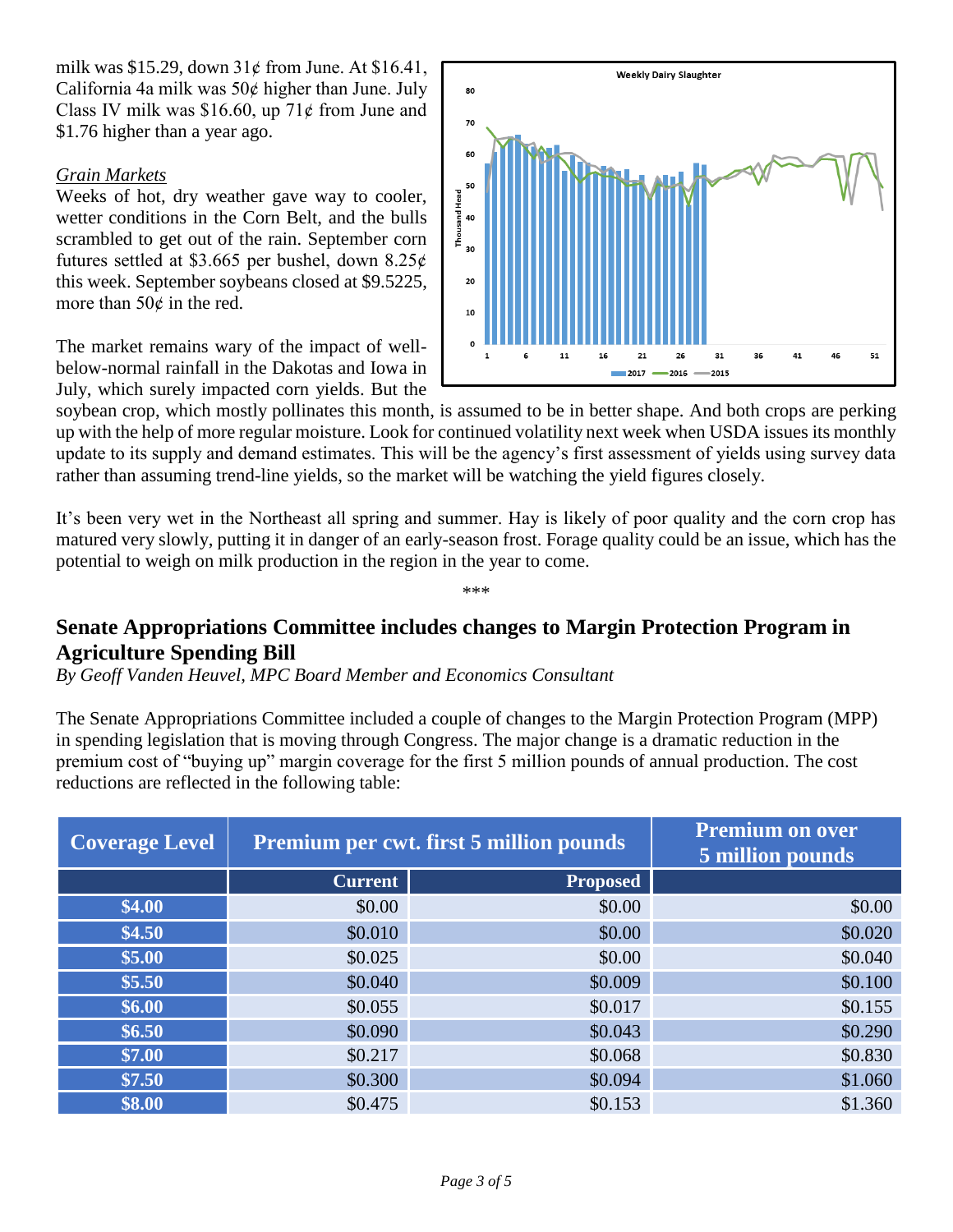As you can see, this is a great deal for producers on that first 5 million pounds of annual production (the Senate bill also raised the threshold for the lower premiums from 4 million pounds to 5 million pounds). However, for producers who are of a size where 5 million pounds is not a meaningful level of coverage, the rates on higher volumes have not changed and the gap between those rates is massive.

Milk Producers Council supported the creation of the Margin Protection Plan because it provided a safety net that was available to all producers regardless of size. The program that Congress created already favors the small volume producers through reduced rates. This proposed change by the Appropriations Committee greatly exacerbates the current situation. Furthermore, a big concern that MPC has had is that any safety net (which by design reduces risk to dairy farmers) not be too generous. The practical effect of this premium reduction is to give every dairy farmer in the country that has 250 cows or less the opportunity to guarantee an \$8.00 margin for a premium of \$0.15 per cwt. That seems too generous to us and therefore not good policy. We appreciate the desire by the Appropriations Committee to strengthen the MPP with more resources, but believe those resources should be deployed in a way that does not pick winners and losers among American dairy farmers.

\*\*\*

## **Farm Bill listening session scheduled for tomorrow in Modesto**

*By Kevin Abernathy, MPC General Manager*

Dairy farmers have an opportunity on Saturday, August 5 to make their voices heard on an important piece of agriculture legislation. House Agriculture Committee Chairman K. Michael Conaway, along with other committee members, are hosting a listening session on the 2018 Farm Bill. This event is at the Modesto Junior College West Campus ACE Ag Pavilion and begins at 9 a.m. This upcoming Farm Bill has a major impact on the industry in the coming years, and we here at MPC are following any new developments closely.